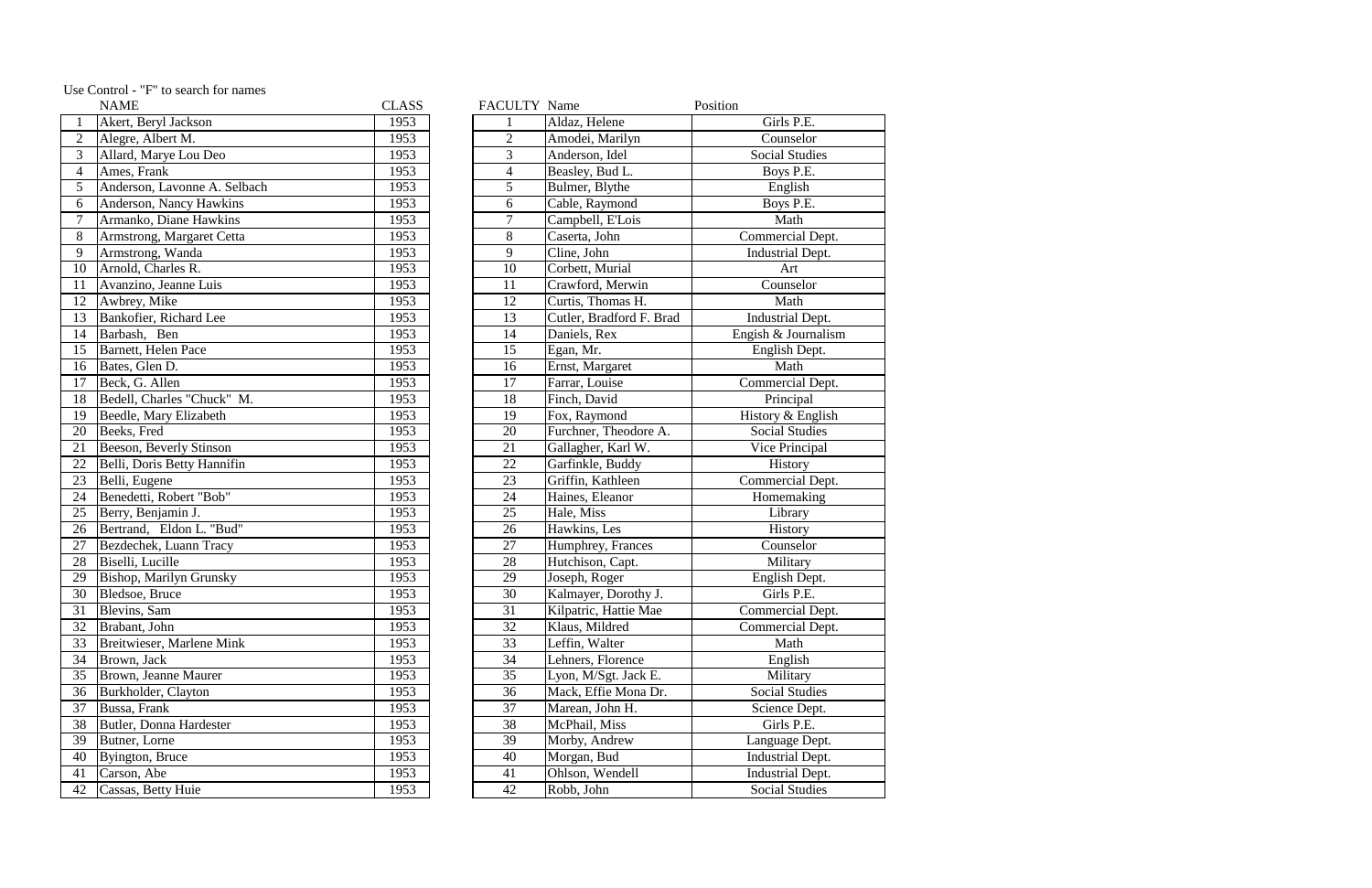| 43 | Castello, Dolores Mugnaini      | 1953 | 43              | Rosaschi, Andrew       | Counselor              |
|----|---------------------------------|------|-----------------|------------------------|------------------------|
| 44 | Cerveri, Dorothy Schneider      | 1953 | 44              | Ross, Miss             | Library                |
| 45 | Chandler, John                  | 1953 | 45              | Roth, Marvin           | Language Dept.         |
| 46 | Chesnosky, Marjorie Taylor      | 1953 | 46              | Roush, Lyle A.         | <b>Social Studies</b>  |
| 47 | Clausen, Barbara Sumner         | 1953 | $\overline{47}$ | Singleton, Beulah E.   | <b>Social Studies</b>  |
| 48 | Conklin, Lester A. "Les"        | 1953 | 48              | Slotto, Ivan           | Science Dept.          |
| 49 | Cox, Betty Newhouse             | 1953 | 49              | Smith, Mr.             | English Dept.          |
| 50 | Cravey, Edward J. "Ed"          | 1953 | $\overline{50}$ | Stern, Anna Maud       | Commercial Dept.       |
| 51 | Crawford, Leon P.               | 1953 | 51              | Tellashia, John        | Music                  |
| 52 | Dage, Joan Benninger            | 1953 | 52              | Tellashia, Ruby        | Music                  |
| 53 | Darney, Dale                    | 1953 | $\overline{53}$ | Trabert, Marion        | Math                   |
| 54 | Darrah, John                    | 1953 | 54              | Trachok, Richard       | Math                   |
| 55 | Davis, Galene Veater            | 1953 | 55              | Watt, Marguerite Bruce | Science Dept.          |
| 56 | Deaton, Pat Caldera             | 1953 | 56              | Wheeler, Nevada        | Counselor              |
| 57 | DeBolt, Charlene Seifert        | 1953 | 57              | Wheeler, Sessions      | Science Dept.          |
| 58 | DeRicco, Hank                   | 1953 | 58              | Whittemore, Robert     | <b>Social Studies</b>  |
| 59 | Devereux, Joe                   | 1953 | 59              | Williams, Thomas       | <b>Driver Training</b> |
| 60 | Dickinson, Ben                  | 1953 | 60              | Wooster, Earl          | Superintendent of Sch  |
| 61 | Downer, Catharine "Kay" Sanders | 1953 | 61              | Zeni, Anthony          | <b>Social Studies</b>  |
| 62 | Dwyer, Denise Nelson            | 1953 |                 |                        |                        |
| 63 | Edwards, Bert                   | 1953 |                 |                        |                        |
| 64 | Ehlers, Sharon Walker           | 1953 |                 |                        |                        |
| 65 | Evans, Dee {Roberta}            | 1953 |                 |                        |                        |
| 66 | Evans, Ted                      | 1953 |                 |                        |                        |
| 67 | Fenwick, Jerry                  | 1953 |                 |                        |                        |
| 68 | Field, Naomi Donati             | 1953 |                 |                        |                        |
| 69 | Fitch, Jim                      | 1953 |                 |                        |                        |
| 70 | Ford, Janet Lassiter            | 1953 |                 |                        |                        |
| 71 | Forson, Ray                     | 1953 |                 |                        |                        |
| 72 | Fox, Arden Lee                  | 1953 |                 |                        |                        |
| 73 | Frohlich, Richard Vinton        | 1953 |                 |                        |                        |
| 74 | Galli, Gilda Strawn             | 1953 |                 |                        |                        |
| 75 | Galli, Janet M. Olson           | 1953 |                 |                        |                        |
| 76 | Galli, Rudy D.                  | 1953 |                 |                        |                        |
| 77 | Gandy, Janette Catalano         | 1953 |                 |                        |                        |
| 78 | Garcia, Frank                   | 1953 |                 |                        |                        |
| 79 | Garrett, Dee                    | 1953 |                 |                        |                        |
| 80 | Geer, Lola Howe                 | 1953 |                 |                        |                        |
| 81 | Gibson, Gail Monica             | 1953 |                 |                        |                        |
| 82 | Glasby, Sue                     | 1953 |                 |                        |                        |
| 83 | Goodin, Joy Hinck               | 1953 |                 |                        |                        |
| 84 | Gotelli, Barbara Sizemore       | 1953 |                 |                        |                        |
| 85 | Goure, Vinton                   | 1953 |                 |                        |                        |
| 86 | Grodrian, Sharon L. Bisaccia    | 1953 |                 |                        |                        |

| 43 | Castello, Dolores Mugnaini      | 1953 | 43 | Rosaschi, Andrew       | Counselor                 |
|----|---------------------------------|------|----|------------------------|---------------------------|
| 44 | Cerveri, Dorothy Schneider      | 1953 | 44 | Ross, Miss             | Library                   |
| 45 | Chandler, John                  | 1953 | 45 | Roth, Marvin           | Language Dept.            |
| 46 | Chesnosky, Marjorie Taylor      | 1953 | 46 | Roush, Lyle A.         | <b>Social Studies</b>     |
| 47 | Clausen, Barbara Sumner         | 1953 | 47 | Singleton, Beulah E.   | <b>Social Studies</b>     |
| 48 | Conklin, Lester A. "Les"        | 1953 | 48 | Slotto, Ivan           | Science Dept.             |
| 49 | Cox, Betty Newhouse             | 1953 | 49 | Smith, Mr.             | English Dept.             |
| 50 | Cravey, Edward J. "Ed"          | 1953 | 50 | Stern, Anna Maud       | Commercial Dept.          |
| 51 | Crawford, Leon P.               | 1953 | 51 | Tellashia, John        | Music                     |
|    | 52 Dage, Joan Benninger         | 1953 | 52 | Tellashia, Ruby        | Music                     |
| 53 | Darney, Dale                    | 1953 | 53 | Trabert, Marion        | Math                      |
| 54 | Darrah, John                    | 1953 | 54 | Trachok, Richard       | Math                      |
| 55 | Davis, Galene Veater            | 1953 | 55 | Watt, Marguerite Bruce | Science Dept.             |
| 56 | Deaton, Pat Caldera             | 1953 | 56 | Wheeler, Nevada        | Counselor                 |
| 57 | DeBolt, Charlene Seifert        | 1953 | 57 | Wheeler, Sessions      | Science Dept.             |
| 58 | DeRicco, Hank                   | 1953 | 58 | Whittemore, Robert     | <b>Social Studies</b>     |
| 59 | Devereux, Joe                   | 1953 | 59 | Williams, Thomas       | <b>Driver Training</b>    |
| 60 | Dickinson, Ben                  | 1953 | 60 | Wooster, Earl          | Superintendent of Schools |
| 61 | Downer, Catharine "Kay" Sanders | 1953 | 61 | Zeni, Anthony          | <b>Social Studies</b>     |
|    |                                 |      |    |                        |                           |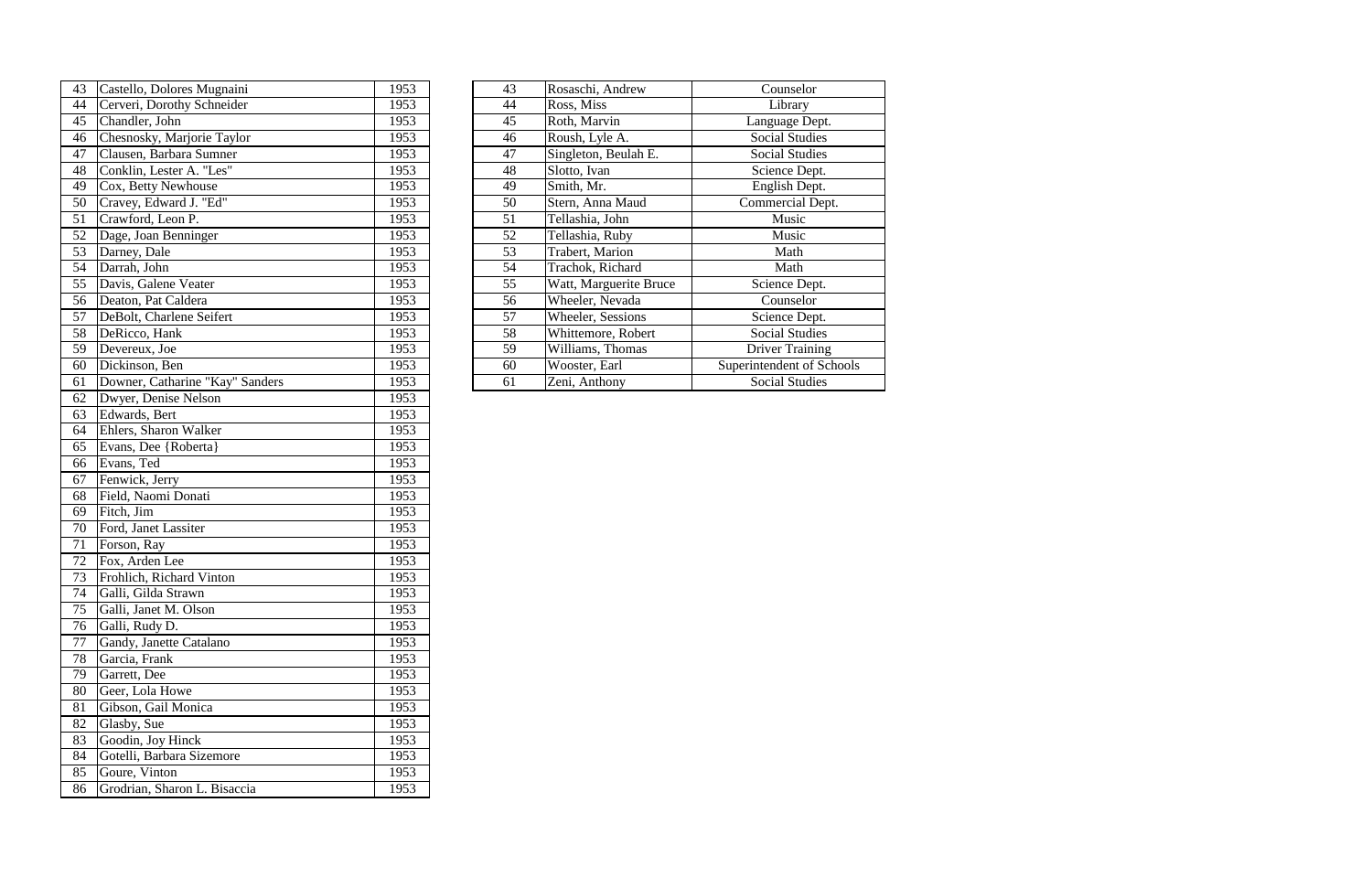| 87  | Gunsberg, Donna Hall            | 1953 |
|-----|---------------------------------|------|
| 88  | Hallmark, Ersal                 | 1953 |
| 89  | Hanson, Robert Andrew "Bob"     | 1953 |
| 90  | Hardy, James                    | 1953 |
| 91  | Harris, Pat Bonk                | 1953 |
| 92  | Hart, Ron                       | 1953 |
| 93  | Hatton, Don                     | 1953 |
| 94  | Hawkins, John                   | 1953 |
| 95  | Hayden, Leslie Ann Lowden       | 1953 |
| 96  | Heehs, Patricia H. Rose         | 1953 |
| 97  | Hellman, Daniel R. "Dan"        | 1953 |
| 98  | Henrikson, Bernice Jattros      | 1953 |
| 99  | Henry, Richard Russell "Dick"   | 1953 |
| 100 | Heskett, Emogene Morgan         | 1953 |
| 101 | Higginbotham, Sally Graham      | 1953 |
| 102 | Holdcraft, Judy DePoali         | 1953 |
| 103 | Holland, Bessie Morgan          | 1953 |
| 104 | Holland, Jane McElfish          | 1953 |
| 105 | Hollbrook, Philip G.            | 1953 |
| 106 | Horsely, Claudia Adams          | 1953 |
| 107 | Howton, William Joel "Bill"     | 1953 |
| 108 | Hoyt, Mayzelle Rhoten           | 1953 |
| 109 | Hudgens, Patricia Anne "Pat"    | 1953 |
| 110 | Hultberg, Shirley Oziminski     | 1953 |
| 111 | Humphrey, Harlow "Hal"          | 1953 |
| 112 | Hunter, Bob                     | 1953 |
| 113 | Hutton, Jackie Brown            | 1953 |
| 114 | Hutton, Jo Ann Avery            | 1953 |
| 115 | Iveson, Joan Bussa              | 1953 |
| 116 | Jacaway, Kenneth L.             | 1953 |
| 117 | Jeffers, Bob                    | 1953 |
| 118 | Jenkins, Mona Watts             | 1953 |
| 119 | Jensen, Donna Levin             | 1953 |
| 120 | Johannes, Gail Ethel MacDiarmid | 1953 |
| 121 | Johnson, Alan Clayton           | 1953 |
| 122 | Johnson, Lillian                | 1953 |
| 123 | Johnson, Lynn H.                | 1953 |
| 124 | Jordanoff, Lola Jean            | 1953 |
| 125 | Jurey, Dyann V. Koch            | 1953 |
| 126 | Keever, Frank Richard           | 1953 |
| 127 | Keller, Jim                     | 1953 |
| 128 | Kent, Petra                     | 1953 |
| 129 | Kimmel, Bill                    | 1953 |
| 130 | King, Albert                    | 1953 |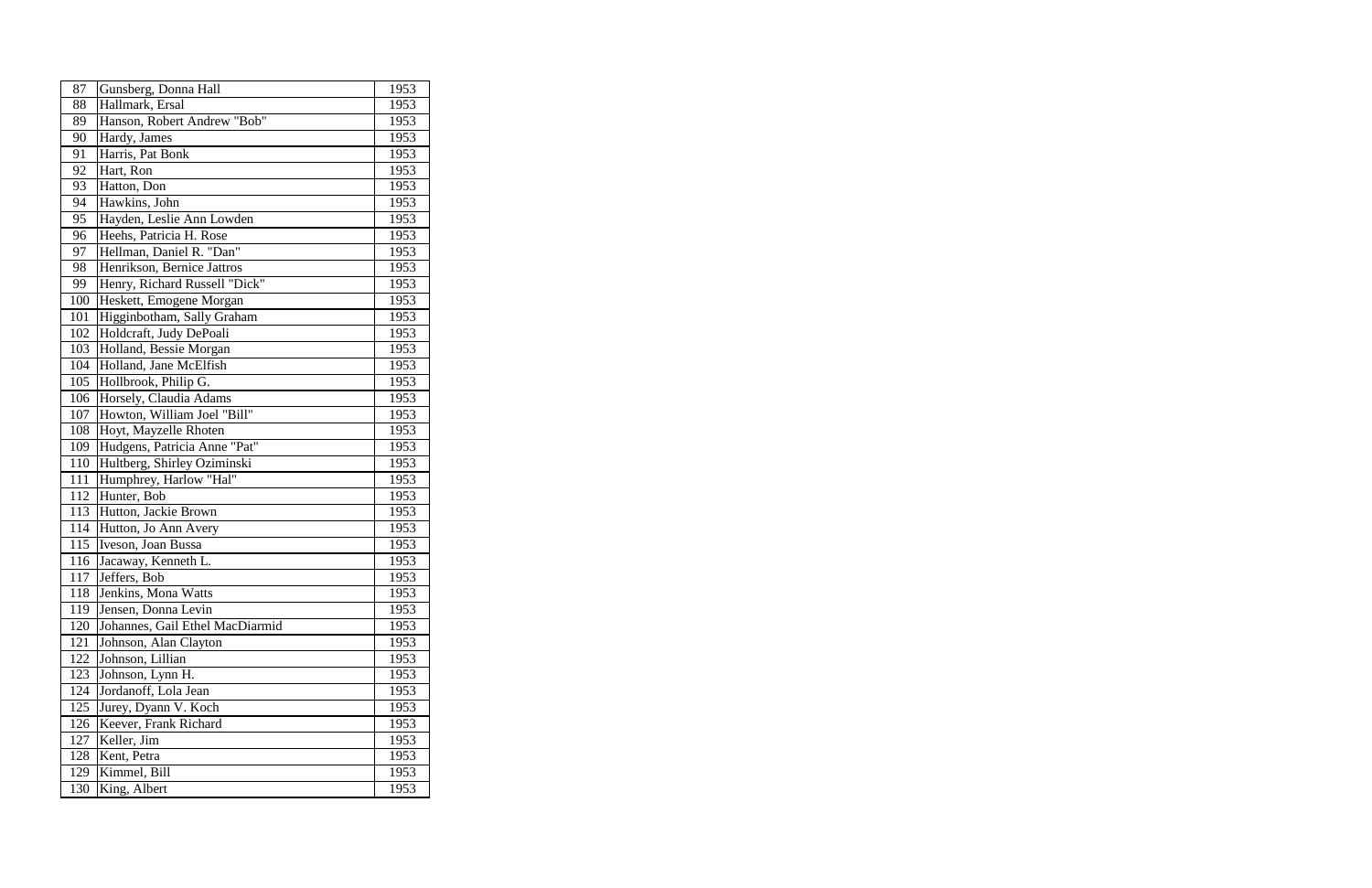| 131 | King, Morton Grant               | 1953 |
|-----|----------------------------------|------|
| 132 | Kinney, Alice Johnson            | 1953 |
| 133 | Kish, Joanne Fowler              | 1953 |
| 134 | Klufton, Marilyn Stewart         | 1953 |
| 135 | Knapp, Judy Dickey               | 1953 |
| 136 | Lamson, Dick                     | 1953 |
| 137 | Landers, Elizabeth "Betty" Potts | 1953 |
| 138 | Lartey, Yvonne Thornton          | 1953 |
| 139 | LaTourrette, Shirley Gillian     | 1953 |
| 140 | Lemere, Albert "Al" Oliver       | 1953 |
| 141 | Lemon, Susan "Sue" Rutherford    | 1953 |
| 142 | Leonard, Lester "Wally"          | 1953 |
| 143 | Leonetti, Donna Carter           | 1953 |
| 144 | Leopold, Helen Kennedy           | 1953 |
| 145 | Lerude, Bob                      | 1953 |
| 146 | Liska, Edwin Joseph              | 1953 |
| 147 | Lougaris, Betty I.               | 1953 |
| 148 | Lovitt, Willie Rowley            | 1953 |
| 149 | Loyd, William E. "Bill"          | 1953 |
| 150 | MacDonald, Keith                 | 1953 |
| 151 | Mack, Lester Leland              | 1953 |
| 152 | Manoukian, Don                   | 1953 |
| 153 | Mansfield, Richard L. "Mike"     | 1953 |
| 154 | Martelle, William James "Bill"   | 1953 |
| 155 | Martin, John                     | 1953 |
| 156 | Martini, Dino A. Jr.             | 1953 |
| 157 | Martino, Camellia Johnson        | 1953 |
| 158 | Matthews, Paul                   | 1953 |
| 159 | McBride, Lenoa Stofleth          | 1953 |
| 160 | McCamant, John                   | 1953 |
| 161 | McCaughey, Sally Jeffers         | 1953 |
| 162 | McClintic, Richard               | 1953 |
| 163 | McCormack, Eileen Schlink        | 1953 |
| 164 | McCormick, Frank                 | 1953 |
| 165 | McCue, Eileen Jacobs             | 1953 |
| 166 | McDonald, Phil                   | 1953 |
| 167 | McIntyre, James Cecil            | 1953 |
| 168 | McPherson, Roger                 | 1953 |
| 169 | Meiring, Jack                    | 1953 |
| 170 | Melton, Marilyn Chadwick         | 1953 |
| 171 | Mewes, Harry                     | 1953 |
| 172 | Millard, Nancy                   | 1953 |
| 173 | Miller, Burt                     | 1953 |
| 174 | Miller, Roxanna Lu Koenig        | 1953 |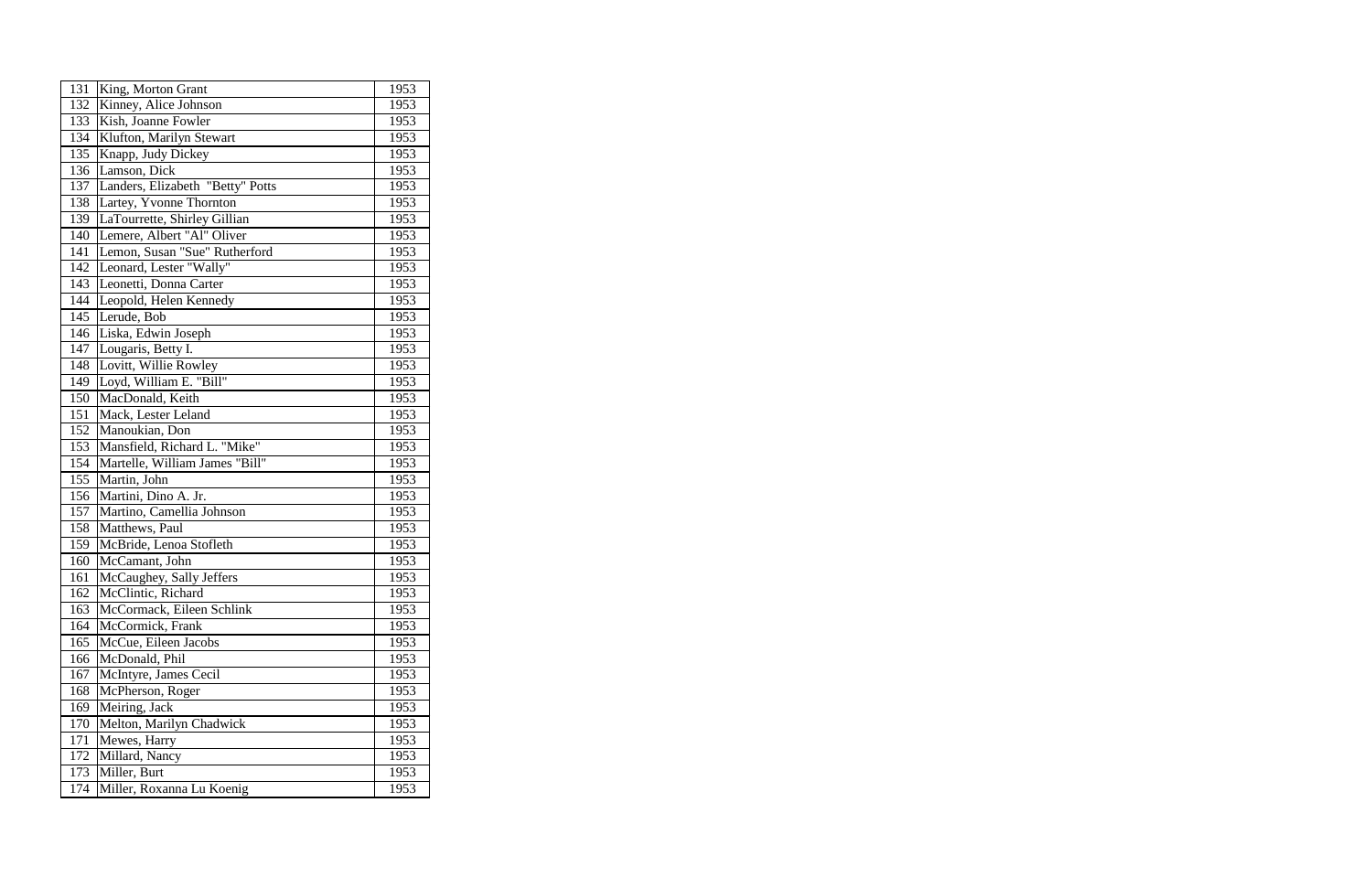| 175 | Minedew, Dan G.                         | 1953 |
|-----|-----------------------------------------|------|
| 176 | Miolini, Richard                        | 1953 |
| 177 | Moiteret, Marilyn Keener                | 1953 |
| 178 | Monjar, Katherine "Kate" Lieby          | 1953 |
| 179 | Moody, Patricia "Pat" Catherine Gardipe | 1953 |
| 180 | Moore, Barbara Arnett                   | 1953 |
| 181 | Morris, Jere Helen Blewitt              | 1953 |
| 182 | Mross, George                           | 1953 |
| 183 | Mullen, Barabara Jean Kelly             | 1953 |
| 184 | Mullins, William "Bill"                 | 1953 |
| 185 | Munoz, Anita Wagner                     | 1953 |
| 186 | Murray, Frederic                        | 1953 |
| 187 | Neal, Alan                              | 1953 |
| 188 | Nelson, Gary Lewis                      | 1953 |
| 189 | Nightingale, Jim                        | 1953 |
| 190 | Nikoley, Manfred Lothar                 | 1953 |
| 191 | Nishiguchi, Elaine Davis                | 1953 |
| 192 | Oden, Laura Dunn                        | 1953 |
| 193 | Ogg, Tom                                | 1953 |
| 194 | Olson, John A.                          | 1953 |
| 195 | O'Neill, Sue Kaye Atchison              | 1953 |
| 196 | Ortiz, Joanne Petre                     | 1953 |
| 197 | Overton, Fred                           | 1953 |
| 198 | Palmer, Ron                             | 1953 |
| 199 | Panelli, Josephine Frye                 | 1953 |
| 200 | Parke,<br>Don                           | 1953 |
| 201 | Patterson, Gerry                        | 1953 |
| 202 | Peitz, Richard                          | 1953 |
| 203 | Petroni, Robert                         | 1953 |
| 204 | Pfeiffer, Jacqueline Morgan             | 1953 |
| 205 | Piazzo, Carol Gerbatz                   | 1953 |
| 206 | Piretto, Glen                           | 1953 |
| 207 | Pledger, William H.                     | 1953 |
| 208 | Plummer, Harold "Hal"                   | 1953 |
| 209 | Pollman Eugene                          | 1953 |
| 210 | Price, Casey                            | 1953 |
| 211 | Rae, Carol                              | 1953 |
| 212 | Raiche, Al                              | 1953 |
| 213 | Ramalho, Marian Joyce Benedict          | 1953 |
| 214 | Read, Barbara Moore                     | 1953 |
| 215 | Read, Beverlee Williams                 | 1953 |
| 216 | Red, Patsy Byington                     | 1953 |
| 217 | Reimers, Jack W.                        | 1953 |
| 218 | Rice, Dennis                            | 1953 |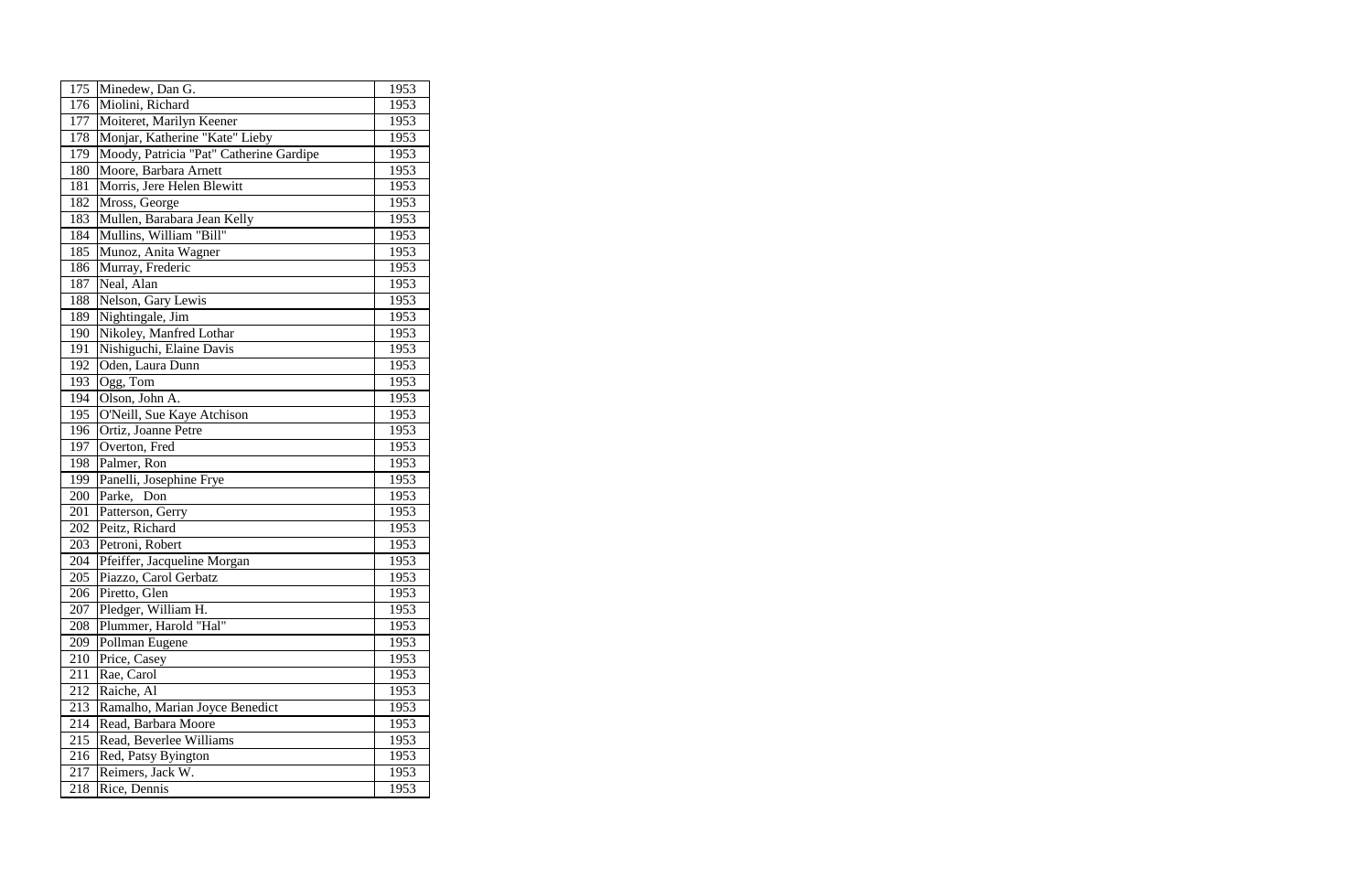| 219 | Rice, Otto                       | 1953 |
|-----|----------------------------------|------|
| 220 | Richards, Beverly "Bev" Stewart  | 1953 |
| 221 | Richards, Warren                 | 1953 |
| 222 | Ridley, Barbara Ann Malotte Pete | 1953 |
| 223 | Ritz, Audrey Ann Rossi           | 1953 |
| 224 | Roberts, Gary K.                 | 1953 |
| 225 | Robinson, Claudette              | 1953 |
| 226 | Rogers, Ted A.                   | 1953 |
| 227 | Rooney, Pat Hanna                | 1953 |
| 228 | Rosager, Betty Lou Brackett      | 1953 |
| 229 | Rouse, John                      | 1953 |
| 230 | Rubin, Marvin                    | 1953 |
| 231 | Ruby, Ed                         | 1953 |
| 232 | Russ, Pat Peterson               | 1953 |
| 233 | Ryan, Jerry Lannan               | 1953 |
| 234 | Saibini, Rosemarie McSwiggen     | 1953 |
| 235 | Sanford, William "Bill"          | 1953 |
| 236 | Sargent, Vernon                  | 1953 |
| 237 | Sarrah, Kenneth                  | 1953 |
| 238 | Sauer, Wayne                     | 1953 |
| 239 | Schade, Joan Brownwell           | 1953 |
| 240 | Scharader, Carole Wiegardt       | 1953 |
| 241 | Schulz, Don                      | 1953 |
| 242 | Schwarz, Agnes Evans             | 1953 |
| 243 | Scott, Robert "Bob"              | 1953 |
| 244 | Seevers, Alice Jean Lansford     | 1953 |
| 245 | Seifert, Anne Vander Kelen       | 1953 |
| 246 | Sewell, A. W. "Buster"           | 1953 |
| 247 | Shaw, Florine                    | 1953 |
| 248 | Sheen, Frank                     | 1953 |
| 249 | Sherman, Nora Lee Ringener       | 1953 |
| 250 | Shirkey, Jim                     | 1953 |
| 251 | Shirton, Lorna Bastian           | 1953 |
| 252 | Short, Bill                      | 1953 |
| 253 | Shoup, Arthur Eugene             | 1953 |
| 254 | Simonsen, Dixie K. Crook         | 1953 |
| 255 | Sorensen, Gary                   | 1953 |
| 256 | Sorensen, Yvonne Galli           | 1953 |
| 257 | Sowers, Marilyn Carver           | 1953 |
| 258 | Spina, Diane Thornhill           | 1953 |
| 259 | Spina, Nancy Simas               | 1953 |
| 260 | Spracklin, Eleanor Mills         | 1953 |
| 261 | Steinheimer, Dolores Wogan       | 1953 |
| 262 | <b>Stewart</b> , Diane Evans     | 1953 |